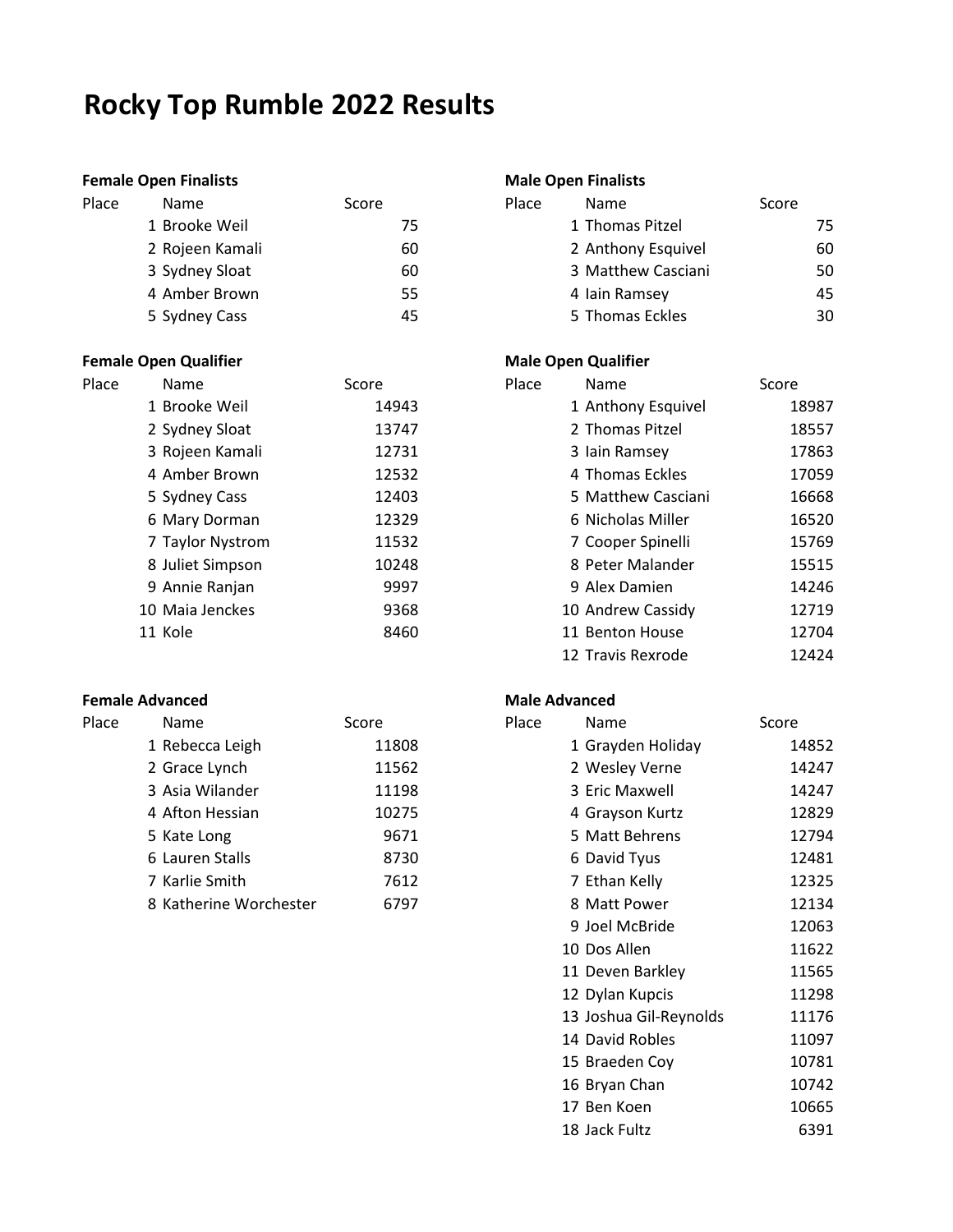# **Female Intermediate Male Intermediate Male Intermediate**

| Place | Name                 | Score | Place<br>Name       | Score |
|-------|----------------------|-------|---------------------|-------|
|       | 1 Emily Rothrock     | 9018  | 1 Carter Kitchen    | 9617  |
|       | 2 Phyl Peng          | 8897  | 2 Kyle Biesecker    | 9580  |
|       | 3 Amy Chung          | 8186  | 3 Evan Fee          | 9455  |
|       | 4 Kim Morge          | 7602  | 4 Bart Lawson       | 9225  |
|       | 5 Dr. Kim Arena      | 7518  | 5 Michael Luu       | 9224  |
|       | 6 Olivia Fleck       | 7471  | 6 Peter Denbigh     | 9068  |
|       | 7 Chloe Paget-Brown  | 7186  | 7 Jad Shaheen       | 8736  |
|       | 8 Meghan Perry       | 6107  | 8 Kai               | 8731  |
|       | 9 Catherine Perrin   | 5075  | 9 Jamie Gorman      | 8574  |
|       | 10 Ashlei Selden     | 5031  | 10 Andy Lipnicky    | 8117  |
|       | 11 Kristene Zengeler | 4976  | 11 Hudsen Burke     | 8078  |
|       | 12 Leigh Cress       | 4976  | 12 Joseph Outten    | 7967  |
|       | 13 Sara Davis        | 4588  | 13 Ryan Van Der Zee | 7861  |
|       | 14 Chloë-Ester Cook  | 4573  | 14 Ismael Danforth  | 7524  |
|       | 15 Catie Taphorn     | 4573  | 15 Hans Olson       | 7457  |
|       | 16 Adrienra Band     | 4464  | 16 Daniel Carter    | 7203  |
|       | 17 Morgan Roburn     | 3894  | 17 James Jin        | 7119  |
|       | 18 Smriti Subedi     | 3707  | 18 Jiacheng Guo     | 6894  |
|       | 19 Marissa Lee       | 3696  | 19 Brian McEwan     | 6844  |
|       | 20 Sophia Gonzales   | 3609  | 20 Jackson Collins  | 6665  |

# **Female Beginner Male Beginner**

| Place | <b>Name</b>          | Score | Place | Name             | Score |
|-------|----------------------|-------|-------|------------------|-------|
|       | 1 Rachel Bour        | 4573  |       | 1 Craig Jennings |       |
|       | 2 Livvy Yurish       | 4573  |       | 2 Alex Beck      |       |
|       | 3 Grace Gray         | 4263  |       | 3 Kimo Gray      |       |
|       | 4 Catie Leigh        | 4185  |       | 4 Kelly Gage     |       |
|       | 5 Sydney Shriver     | 4054  |       | 5 Collin Gray    |       |
|       | 6 Alyssa Hamlett     | 3782  |       | 6 Sam Tache      |       |
|       | 7 Alice Luanpaisanon | 3691  |       | 7 Tristan Ashton |       |
|       | 8 Jennifer Mowad     | 3086  |       | 8 James Gray     |       |
|       | 9 Madeline Cohen     | 3085  |       | 9 Hunter Presley |       |

| Name                 | Score | Place | Name                   | Score |
|----------------------|-------|-------|------------------------|-------|
| 1 Emily Rothrock     | 9018  |       | 1 Carter Kitchen       | 9617  |
| 2 Phyl Peng          | 8897  |       | 2 Kyle Biesecker       | 9580  |
| 3 Amy Chung          | 8186  |       | 3 Evan Fee             | 9455  |
| 4 Kim Morge          | 7602  |       | 4 Bart Lawson          | 9225  |
| 5 Dr. Kim Arena      | 7518  |       | 5 Michael Luu          | 9224  |
| 6 Olivia Fleck       | 7471  |       | 6 Peter Denbigh        | 9068  |
| 7 Chloe Paget-Brown  | 7186  |       | 7 Jad Shaheen          | 8736  |
| 8 Meghan Perry       | 6107  |       | 8 Kai                  | 8731  |
| 9 Catherine Perrin   | 5075  |       | 9 Jamie Gorman         | 8574  |
| 10 Ashlei Selden     | 5031  |       | 10 Andy Lipnicky       | 8117  |
| 11 Kristene Zengeler | 4976  |       | 11 Hudsen Burke        | 8078  |
| 12 Leigh Cress       | 4976  |       | 12 Joseph Outten       | 7967  |
| 13 Sara Davis        | 4588  |       | 13 Ryan Van Der Zee    | 7861  |
| 14 Chloë-Ester Cook  | 4573  |       | 14 Ismael Danforth     | 7524  |
| 15 Catie Taphorn     | 4573  |       | 15 Hans Olson          | 7457  |
| 16 Adrienra Band     | 4464  |       | 16 Daniel Carter       | 7203  |
| 17 Morgan Roburn     | 3894  |       | 17 James Jin           | 7119  |
| 18 Smriti Subedi     | 3707  |       | 18 Jiacheng Guo        | 6894  |
| 19 Marissa Lee       | 3696  |       | 19 Brian McEwan        | 6844  |
| 20 Sophia Gonzales   | 3609  |       | 20 Jackson Collins     | 6665  |
|                      |       |       | 21 Jared Arnold        | 6491  |
|                      |       |       | 22 Chris Robinson      | 6434  |
|                      |       |       | 23 Andrew Balch        | 6329  |
|                      |       |       | 24 Bret O'Shaughnessey | 6289  |
|                      |       |       | 25 Edwin Luebke        | 5931  |
|                      |       |       | 26 Ben Cohen           | 5152  |
|                      |       |       | 27 Chris Moore         | 4976  |
|                      |       |       | 28 Daniel Gilmore      | 4788  |
|                      |       |       | 29 Zachary Davis       | 4684  |
|                      |       |       | 30 Gabriel Gotera      | 4263  |
|                      |       |       | 31 Ryan Latham         | 4151  |
|                      |       |       | 32 Garrett Moore       | 4069  |

| Score | Place | Name             | Score |
|-------|-------|------------------|-------|
| 4573  |       | 1 Craig Jennings | 4684  |
| 4573  |       | 2 Alex Beck      | 4185  |
| 4263  |       | 3 Kimo Gray      | 4073  |
| 4185  |       | 4 Kelly Gage     | 3895  |
| 4054  |       | 5 Collin Gray    | 3633  |
| 3782  |       | 6 Sam Tache      | 3392  |
| 3691  |       | 7 Tristan Ashton | 3392  |
| 3086  |       | 8 James Gray     | 3388  |
| 3085  |       | 9 Hunter Presley | 2914  |
|       |       |                  |       |